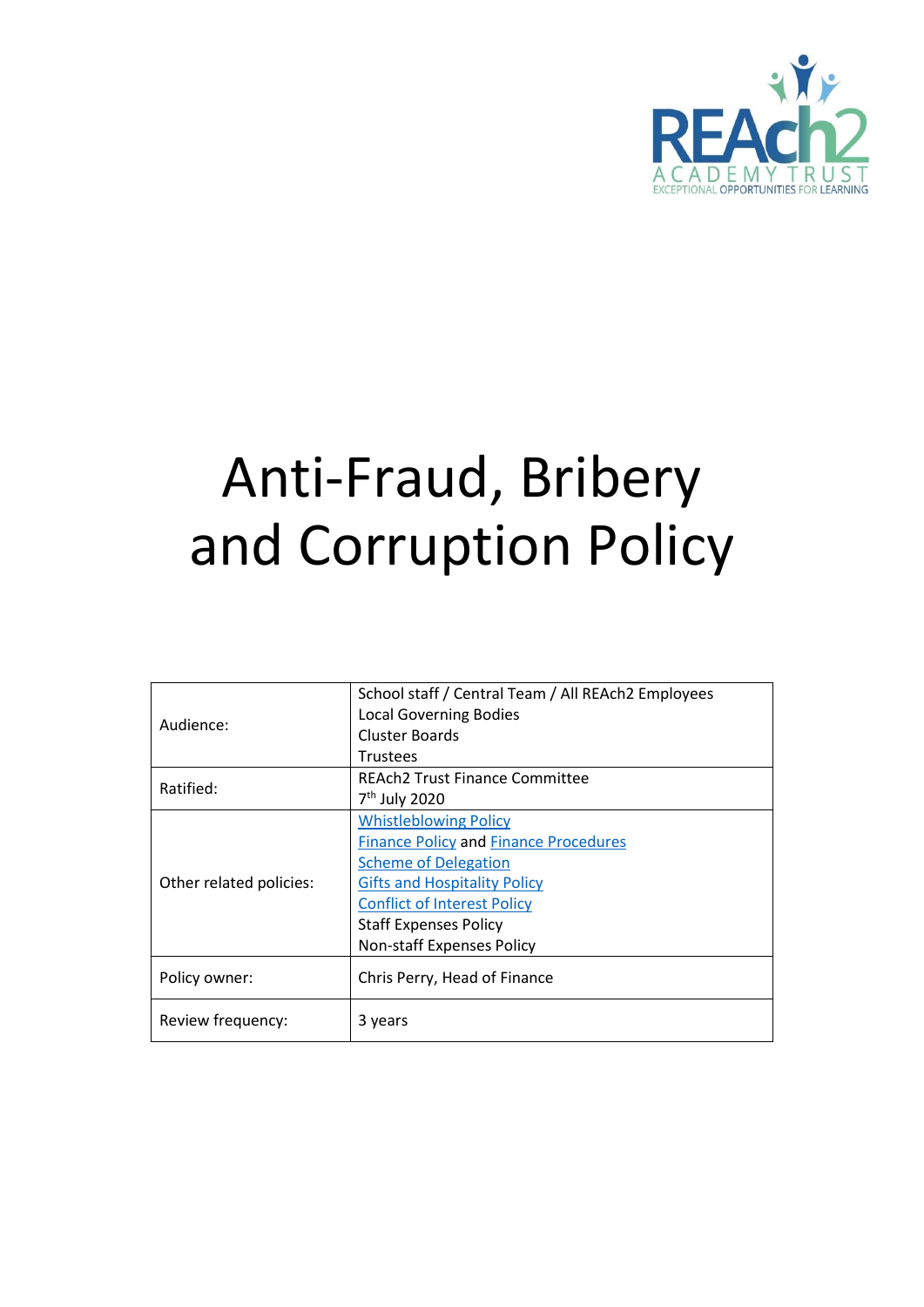

At REAch2, our actions and our intentions as school leaders are guided by our Touchstones.

| Integrity        | We recognise that we lead by example and if we want children to grow up to<br>behave appropriately and with integrity then we must model this behaviour            |
|------------------|--------------------------------------------------------------------------------------------------------------------------------------------------------------------|
| Responsibility   | We act judiciously with sensitivity and care. We don't make excuses, but mindfully<br>answer for actions and continually seek to make improvements                 |
| <b>Inclusion</b> | We acknowledge and celebrate that all people are different and can play a role in<br>the REAch2 family whatever their background or learning style                 |
| Enjoyment        | Providing learning that is relevant, motivating and engaging releases a child's<br>curiosity and fun, so that a task can be tackled and their goals achieved       |
| Inspiration      | Inspiration breathes life into our schools. Introducing children to influential<br>experiences of people and place, motivates them to live their lives to the full |
| Learning         | Children and adults will flourish in their learning and through learning discover a<br>future that is worth pursuing                                               |
| Leadership       | REAch2 aspires for high quality leadership by seeking out talent, developing<br>potential and spotting the possible in people as well as the actual                |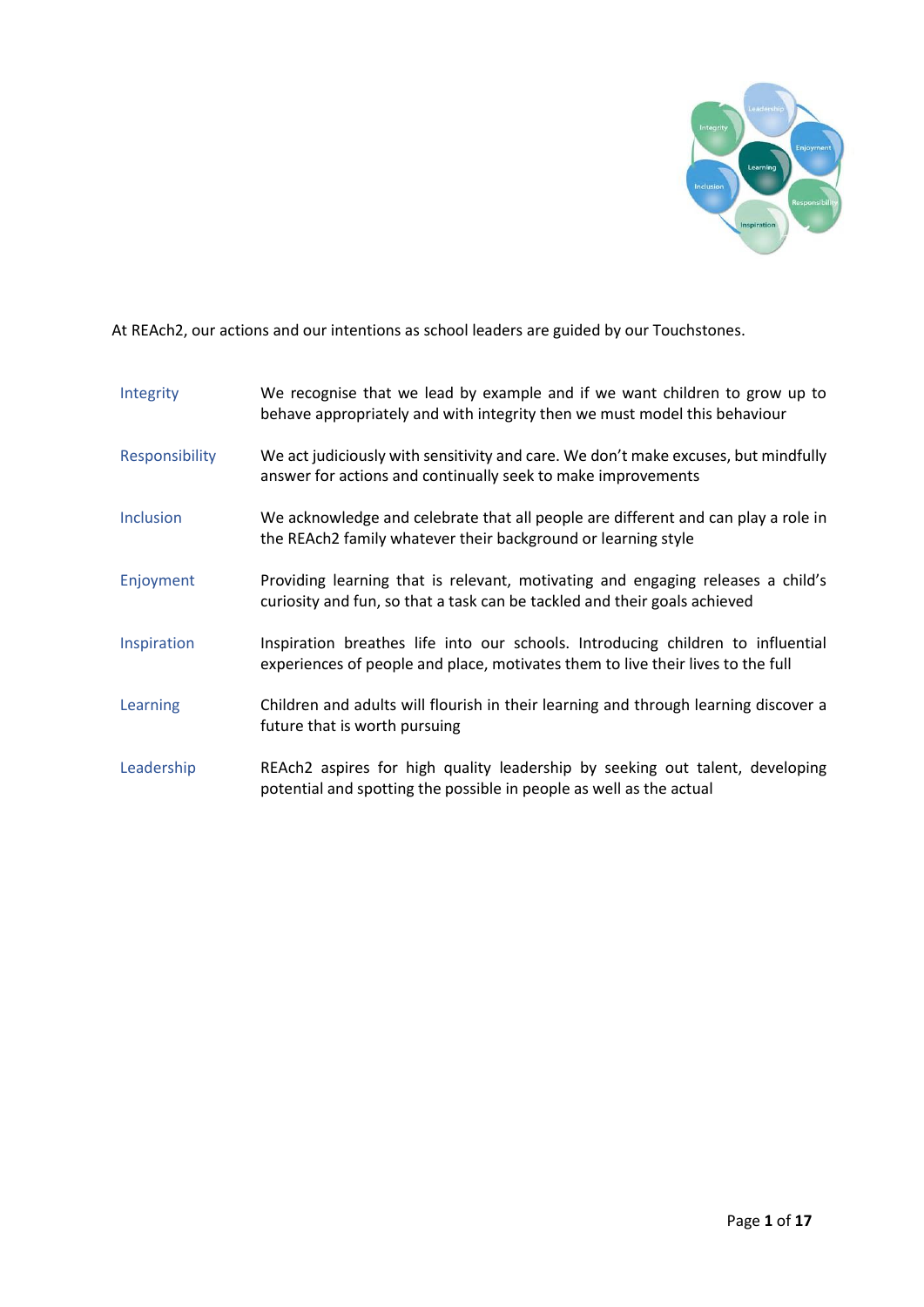## Contents

| 1. How This Relates to National Guidance and Statutory Requirements  3 |  |  |
|------------------------------------------------------------------------|--|--|
|                                                                        |  |  |
|                                                                        |  |  |
|                                                                        |  |  |
|                                                                        |  |  |
|                                                                        |  |  |
| 6.                                                                     |  |  |
| 7.                                                                     |  |  |
| 8.                                                                     |  |  |
| 9.                                                                     |  |  |
| 10.                                                                    |  |  |
| 11.                                                                    |  |  |
| 12.                                                                    |  |  |
| 13.                                                                    |  |  |
| 14.                                                                    |  |  |
|                                                                        |  |  |
| 15.                                                                    |  |  |
|                                                                        |  |  |
|                                                                        |  |  |
|                                                                        |  |  |
|                                                                        |  |  |
|                                                                        |  |  |
|                                                                        |  |  |
|                                                                        |  |  |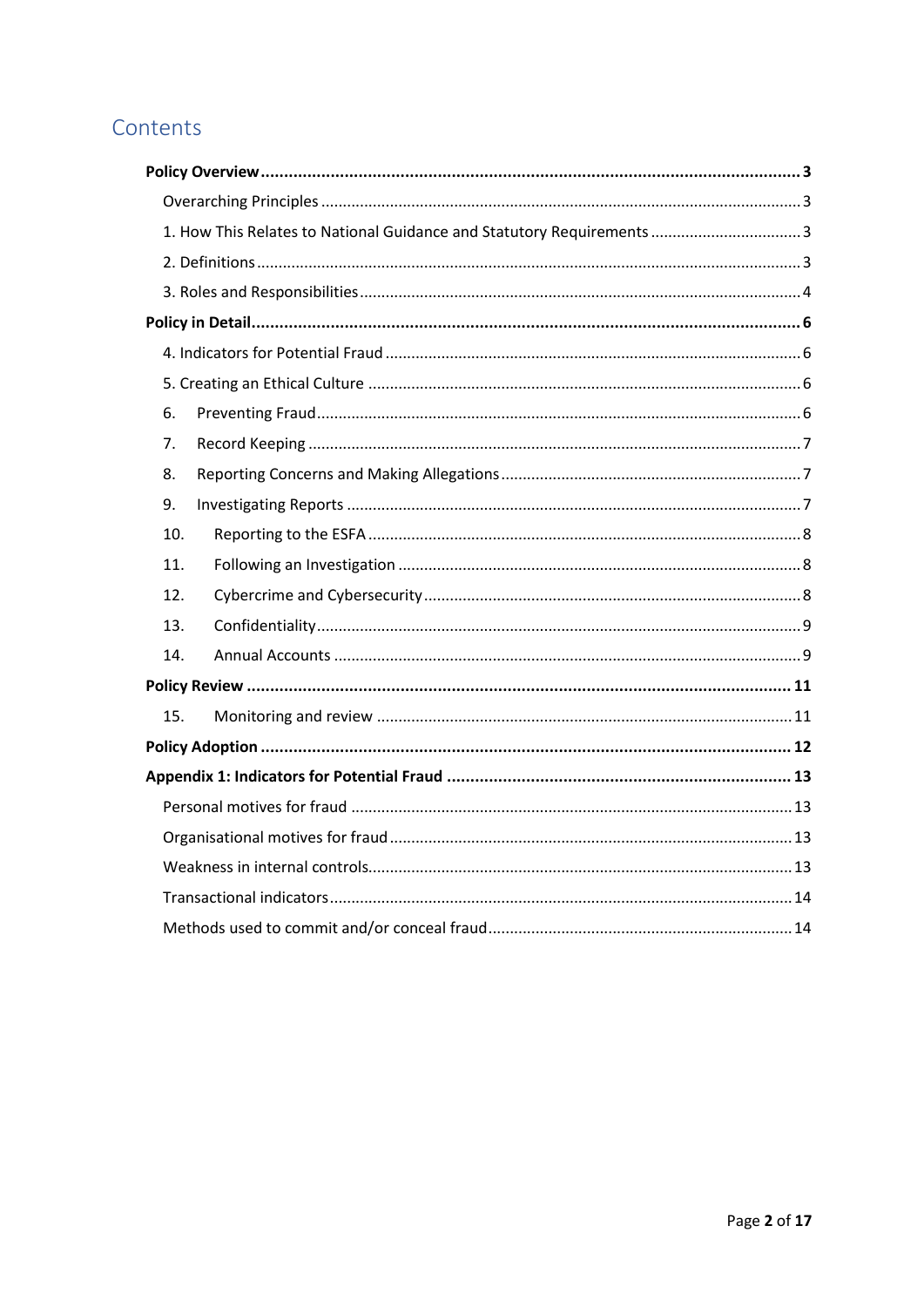## <span id="page-3-0"></span>Policy Overview

#### <span id="page-3-1"></span>**Overarching Principles**

Reach2 Academy Trust is committed to operating with the highest ethical standards and acting with integrity in all activities.

This policy sets out our responsibilities regarding the prevention of fraud, bribery and corruption, and the promotion of an ethical culture. The policy also sets out the procedures that will be followed where fraud or corruption are discovered or suspected.

#### <span id="page-3-2"></span>**1. How This Relates to National Guidance and Statutory Requirements**

- 1.1. This policy has due regard to all relevant legislation and statutory guidance including, but not limited to, the following:
	- Bribery Act 2010
	- Fraud Act 2006
	- Companies Act 2006
	- Public Interest Disclosure Act 1998
	- Charities Act 2011
	- ESFA 'Academies financial handbook'
- 1.2. This policy operates in conjunction with the following policies:
	- Whistleblowing Policy
	- Finance Policy and Finance Procedures
	- Scheme of Delegation
	- Gifts and Hospitality Policy
	- Conflict of Interest Policy
	- Staff Expenses Policy
	- Non-staff Expenses Policy

#### <span id="page-3-3"></span>**2. Definitions**

- 2.1. **Fraud** is a criminal offence, which is defined in the Fraud Act 2006 as:
	- Deceiving through false representation.
	- Failing to disclose information where there is a legal duty to do so.
	- Abusing a position of trust.
- 2.2. **Corruption** is the offering, giving, soliciting or accepting of any inducement or reward which may influence the actions taken by the body, its members or officers.
- 2.3. **Theft** is dishonestly appropriating property belonging to another with the intention of permanently depriving the other of it.
- 2.4. **Bribery** is defined by the Bribery Act 2010 as inducement for an action which is illegal, unethical or a breach of trust. Inducements can take the form of gifts, loans, fees, rewards or other advantages.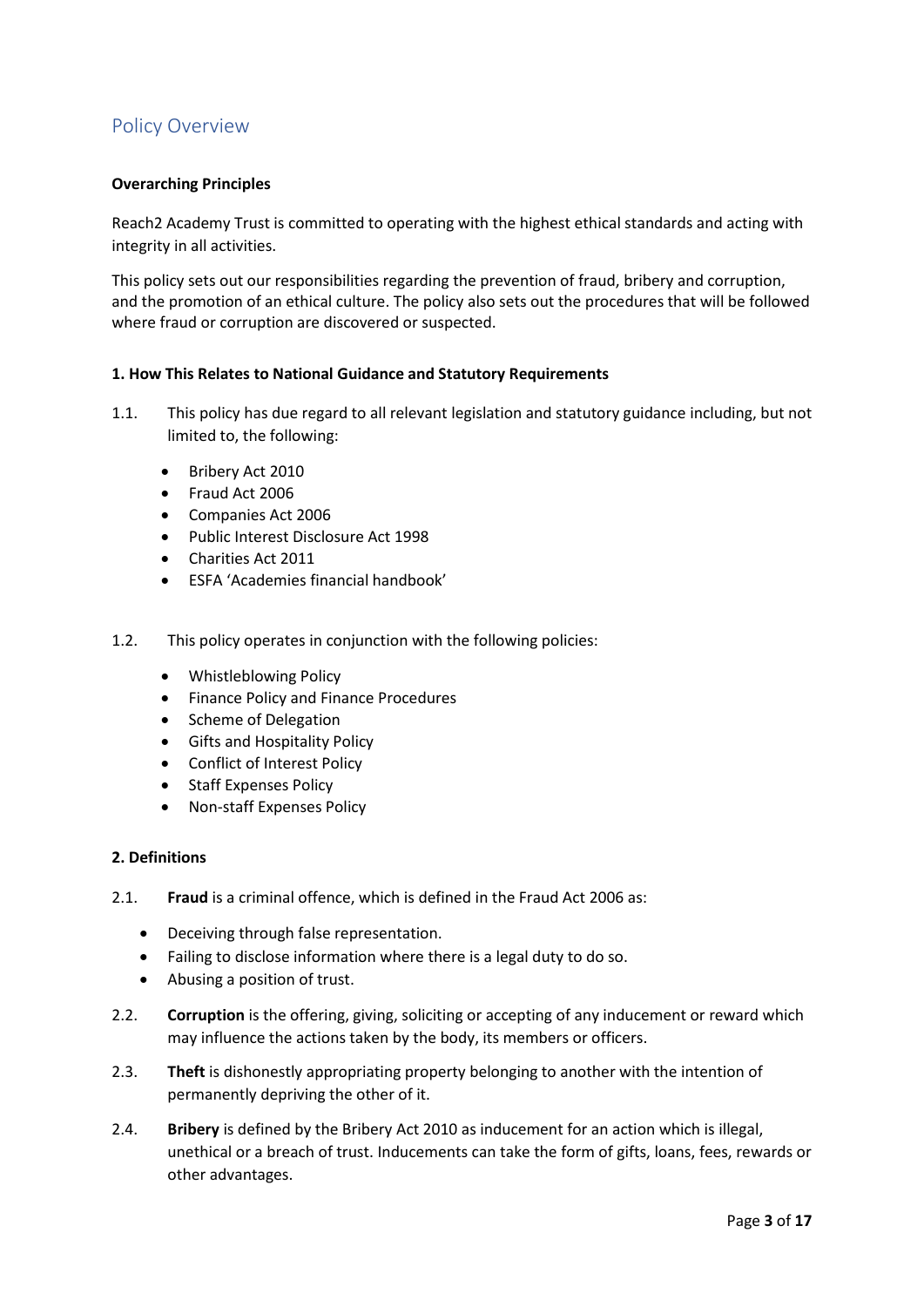- 2.5. In this policy, 'fraud' will be used to refer to all the definitions outlined above.
- 2.6. Examples of what could constitute fraud include, but are not limited to, the following:
	- Theft of cash
	- Substitution of personal cheques for cash
	- Travelling and subsistence claims for non-existent journeys or events, or inflating claims
	- Manipulating documentation to increase salaries
	- Payment of invoices for goods received by an individual rather than the academy
	- Unauthorised borrowing of equipment
	- Failure to declare a conflict of interest
	- Concealing a generous gift or reward
	- Creation of false documentation

#### <span id="page-4-0"></span>**3. Roles and Responsibilities**

- 3.1. Overall responsibility for dealing with fraud lies with the Trust Accounting Officer.
- 3.2. Responsibilities of the Accounting Officer include:
	- Overseeing the development and implementation of a system of internal controls that aim to minimise the risk of fraud.
	- Overseeing the development and implementation of effective financial regulations, policies and procedures.
	- Ensuring resources are being managed in an ethical, efficient and economical manner.
	- Ensuring that rigorous investigations of potential fraud are carried out promptly.
	- Ensuring the appropriate legal and/or disciplinary action is taken where fraud is proven.
	- Ensuring that appropriate action is taken to recover assets and minimise loss.
	- Producing the academy's annual accounts and a statement on regularity, propriety and compliance.
- 3.3. The external auditor will be responsible for certifying whether the academy's annual accounts present a true and fair view of its financial performance and position.
- 3.4. The Head of Finance will be responsible for:
	- Assessing the areas of academy's that are most vulnerable to fraud
	- Identifying new trends in fraud attempts
	- Communicating and facilitating training in fraud prevention
- 3.5. The Senior Financial Accountant will be responsible for:
	- Recording all instances of fraud, including outcomes
	- Assisting Headteacher's with investigations where appropriate
	- Reporting on fraud activity within the Trust
- 3.6. The Headteacher will be responsible for:
	- Ensuring staff attend appropriate anti-fraud training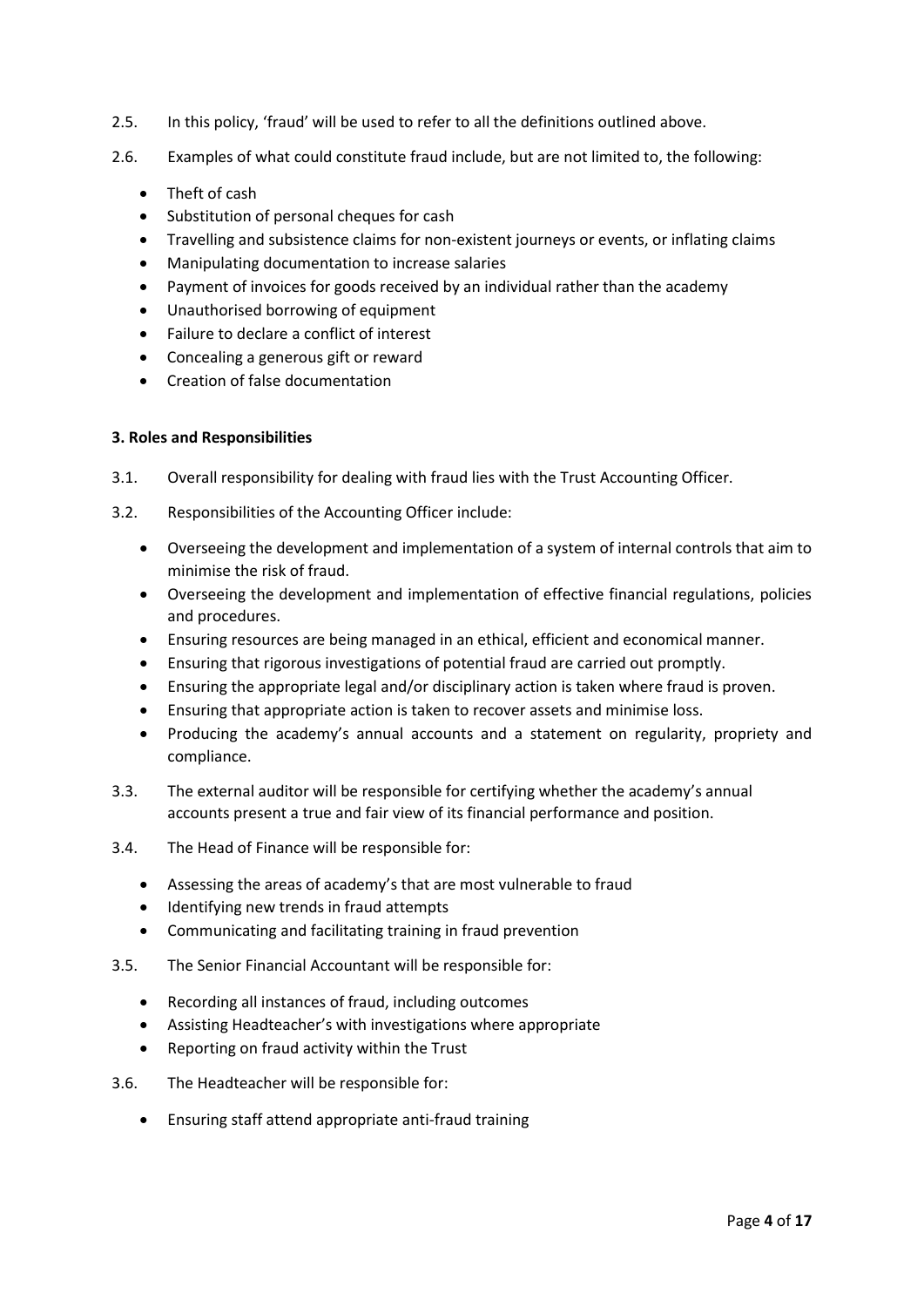- Receiving reports of fraud within their school, and passing it to the Senior Financial Accountant. If the fraud involves the Headteacher, this should instead be passed to the appropriate Deputy Director of Education.
- Conducting an investigation where a report is made.
- Ensuring all reasonable steps are taken to recover monies lost as a result of fraud.
- 3.7. The Trust Finance Committee will be responsible for reviewing the academy's internal controls.
- 3.8. All employees (including volunteers and temporary staff) and third parties that work with the academy will be responsible for:
	- Demonstrating the highest standards of honesty, probity, openness and integrity in the discharge of their duties.
	- Complying with the provisions outlined in this policy.
	- Being vigilant to the risks and indicators of fraud.
	- Promoting an ethical, anti-fraud culture.
	- Reporting their concerns in relation to fraud to the Headteacher or appropriate Deputy Director of Education.
	- Reporting any breach of this policy to the Headteacher or appropriate Deputy Director of Education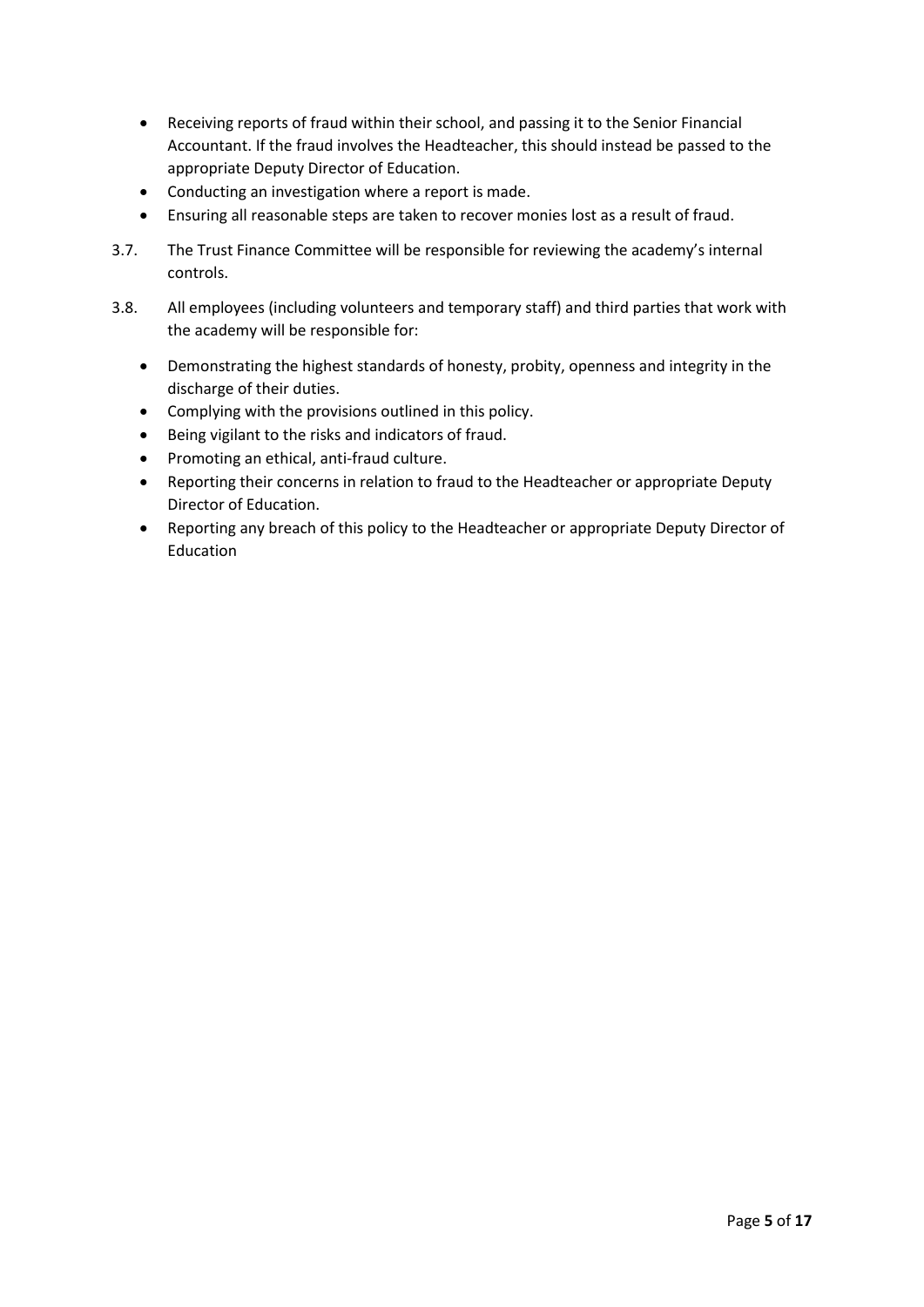## <span id="page-6-0"></span>Policy in Detail

#### <span id="page-6-1"></span>**4. Indicators for Potential Fraud**

- 4.1. Some actions and behaviours may give cause for concern, arouse suspicion and possibly indicate fraudulent activity. These are outlined in [Appendix 1.](#page-13-0)
- 4.2. The list provided in Appendix 1 is not exhaustive; fraud can take many different forms.
- 4.3. All employees will be vigilant to the indicators of fraud.
- 4.4. The presence of any of these indicators may not be a cause for concern; however, they will always be investigated appropriately in accordance with section 10 of this policy.

#### <span id="page-6-2"></span>**5. Creating an Ethical Culture**

- 5.1 An ethical, anti-fraud culture will underpin all the work done by the school to counter fraud.
- 5.2. All employees and third parties that work with the academy will be expected to act with high levels of integrity and to adhere with the rules outlined in this policy.
- 5.3. Fraud awareness training will be held for all employees on a regular basis. This may be in the form or third party webinars, direct training at workshops, or updated training and guidance information available on ReachIn.
- 5.4. Training will also be provided to employees with responsibility for the academy's internal controls or financial procedures during Trust induction and when a procedure changes.
- 5.5. Employees will be encouraged to report any concerns to the Headteacher in the first instance, or to the appropriate Deputy Director of Education if the concern includes the Headteacher.
- 5.6. Victimisation or harassment of anyone who has made a report will not be tolerated.

#### <span id="page-6-3"></span>**6. Preventing Fraud**

- 6.1. Robust internal controls will be put in place to manage the risk of fraud these will cover areas including the following:
	- Process of authorising transactions
	- Access restrictions and transaction controls
	- Account reconciliations
	- Physical security of assets
	- Segregation of responsibilities
	- Pre-employment checks
- 6.2. All employees that are involved in the implementation of these controls will be provided with relevant training.
- 6.3. Internal controls will be reviewed on an annual basis by the Head of Finance, to ensure they remain effective and are being consistently applied.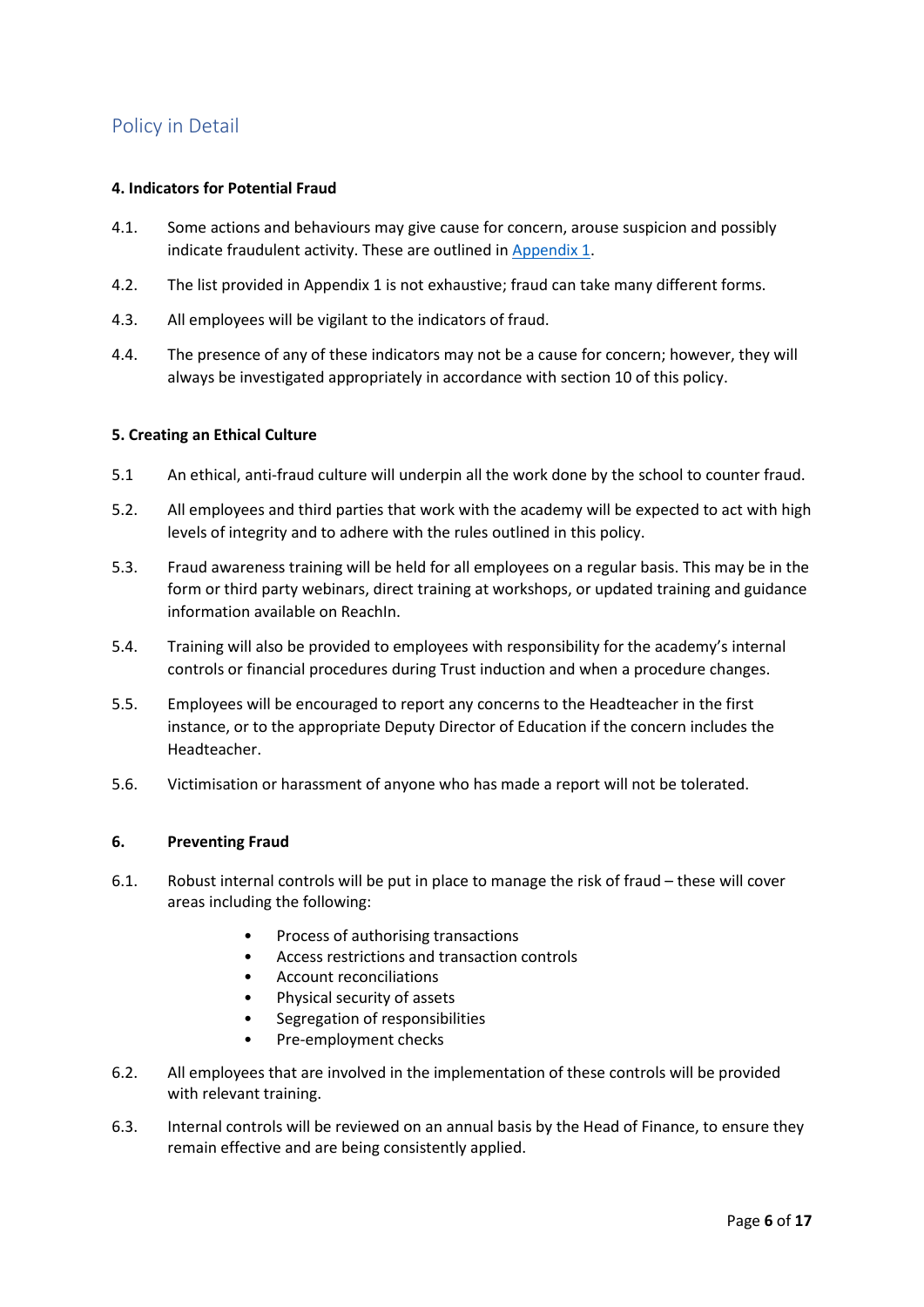6.4. Following a report of a fraud, the finance policy and procedures will be reviewed to ensure it considers all relevant risks and that the internal controls remain effective.

#### <span id="page-7-0"></span>**7. Record Keeping**

- 7.1. Financial records will be kept, along with evidence for the business reasons for making payments to third parties.
- 7.2. Any activities covered by the Gifts and Hospitality Policy must be reported and records kept in line with that policy.
- 7.3. Employees' expenses claims will be submitted in accordance with the Staff Expenses Policy.
- 7.4. All invoices, accounts and related documents will be prepared and maintained will the highest accuracy and completeness.
- 7.5. No accounts will be kept "off-book".
- 7.6. Any reports of fraud, and subsequent investigations, will be recorded.

#### <span id="page-7-1"></span>**8. Reporting Concerns and Making Allegations**

- 8.1. Any allegations or concerns of suspected fraud will be reported to the Headteacher. Any allegations or concerns within the Central team must be reported to the Head of Finance.
- 8.2. Allegations involving the Headteacher will be reported to the Deputy Director of Education. Allegations involving the Head of Finance will be reported to the Chief Operating Officer.
- 8.3. Allegations involving Governors or Trustees will be made to the Accounting Officer.
- 8.4. Third parties will report any concerns to the Headteacher or the Deputy Director of Education, depending on what the allegation involves.
- 8.5. Any person with a concern or allegation will not investigate the matter themselves.
- 8.6. Procedures outlined in the Whistleblowing Policy can also be followed to report concerns.
- 8.7. Employees, volunteers and third parties will be made aware that reports can also be made directly to the ESFA using an online enquiry form.

#### <span id="page-7-2"></span>**9. Investigating Reports**

- 9.1. Reports will be initially investigated by the Headteacher (school) or the Head of Finance (Central), who will ascertain the facts of the report, seeking Finance, HR and legal advice as necessary.
- 9.2. All concerns and reports will be taken seriously and investigated in line with the process outlined above.
- 9.3. Reporters will be asked to provide any evidence they have to support their allegations.
- 9.4. Any person who makes a report will be reassured that they will not suffer recrimination as a result of raising any reasonably held suspicion.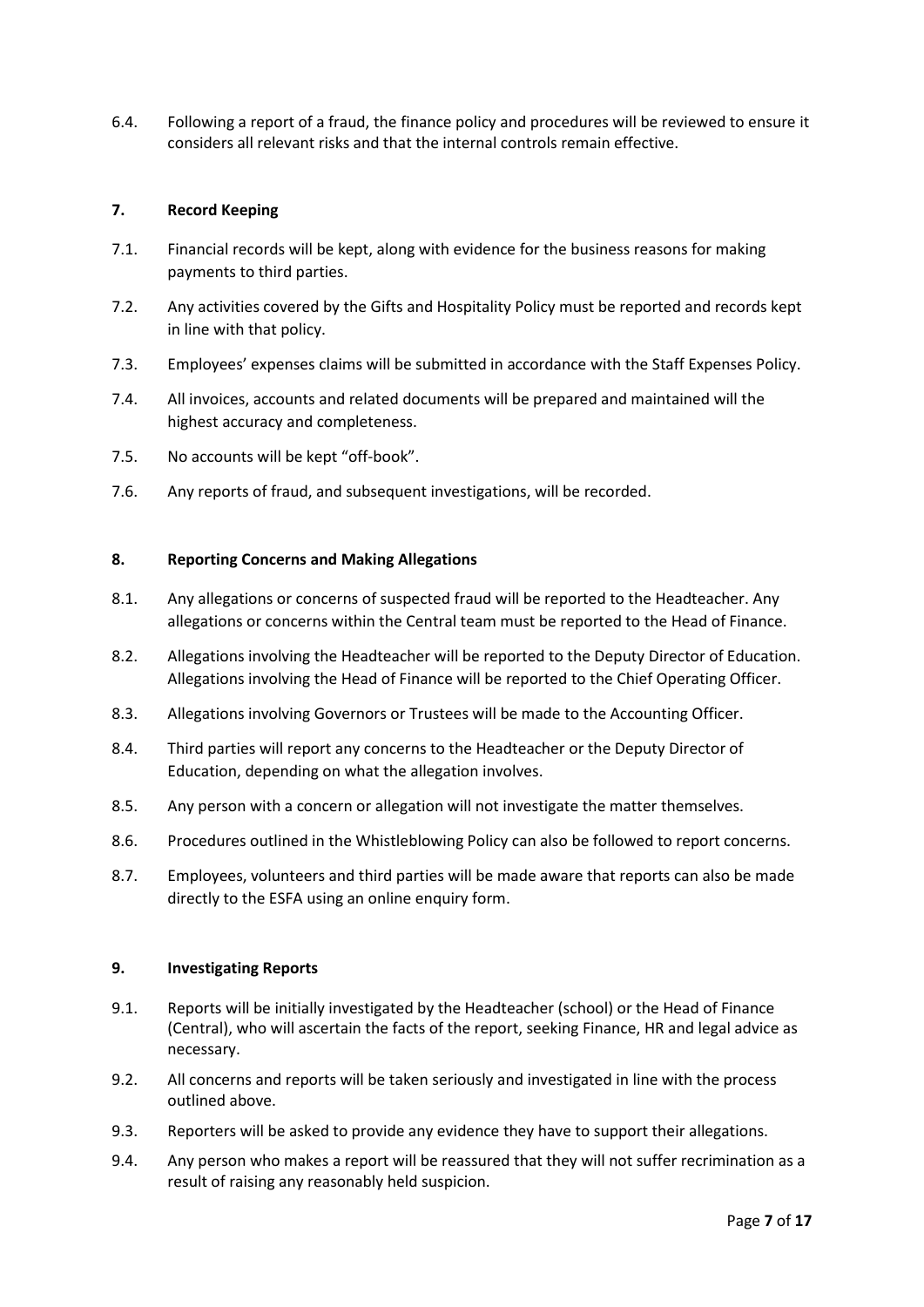- 9.5. Reports will be investigated objectively; the facts will be considered as they appear, based on the information to hand.
- 9.6. Individuals about which a report is made will not be accused or approached directly prior to an investigation.
- 9.7. In undertaking an investigation, the following will be considered:
	- Conduct an investigation to gather factual information and reach an initial view as to whether further action is required.
	- Collect relevant evidence, interview all relevant people and analyse any related documentation.
	- Decide if the evidence suggests that the allegation or concern is proven.
	- Recommend any changes to the internal controls in light of the findings.
	- Determine how any losses could be mitigated and take steps to prevent further losses occurring
	- If further investigations are required, determine which outside agencies should be involved, e.g. auditors or the police.
- 9.8. The Headteacher will notify findings to the Head of Finance and Chief Operating Officer following the completion of an investigation.
- 9.9. The Headteacher is responsible for keeping the Chair of the Local Governing Body up to date on the investigation.
- 9.10. The Head of Finance will notify the academy's external auditor of any cases it is investigating, and of the outcome of these cases, at an appropriate stage.

#### <span id="page-8-0"></span>**10. Reporting to the ESFA**

- 10.1. The Accounting Officer will report any instances of fraud, theft and/or irregularity exceeding either the individual or cumulative limits in any academy financial year, to the ESFA as soon as possible.
- 10.2. Following a report, the ESFA may conduct or commission its own investigation into actual or potential fraud, theft or irregularity in the academy, either as a result of a notification from the academy or from other information the ESFA has received. Other authorities, including the police, may be involved in the investigation

#### <span id="page-8-1"></span>**11. Following an Investigation**

- <span id="page-8-2"></span>11.1. The school and Trust will seek to apply appropriate criminal, civil and disciplinary sanctions to all cases of proven fraud and corruption.
- 11.2. Where fraud involving an employee is proven, this constitutes as gross misconduct and cases will be dealt with accordingly in line with the Disciplinary Policy.
- 11.3. Disciplinary action may be taken against employees that make malicious reports of fraud.
- 11.4. The Trust may terminate the contracts of any third party or other associated person acting on behalf of the academy where they are found to have breached this policy.
- 11.5. Where appropriate, cases will be referred to the police in order for them to consider taking criminal action.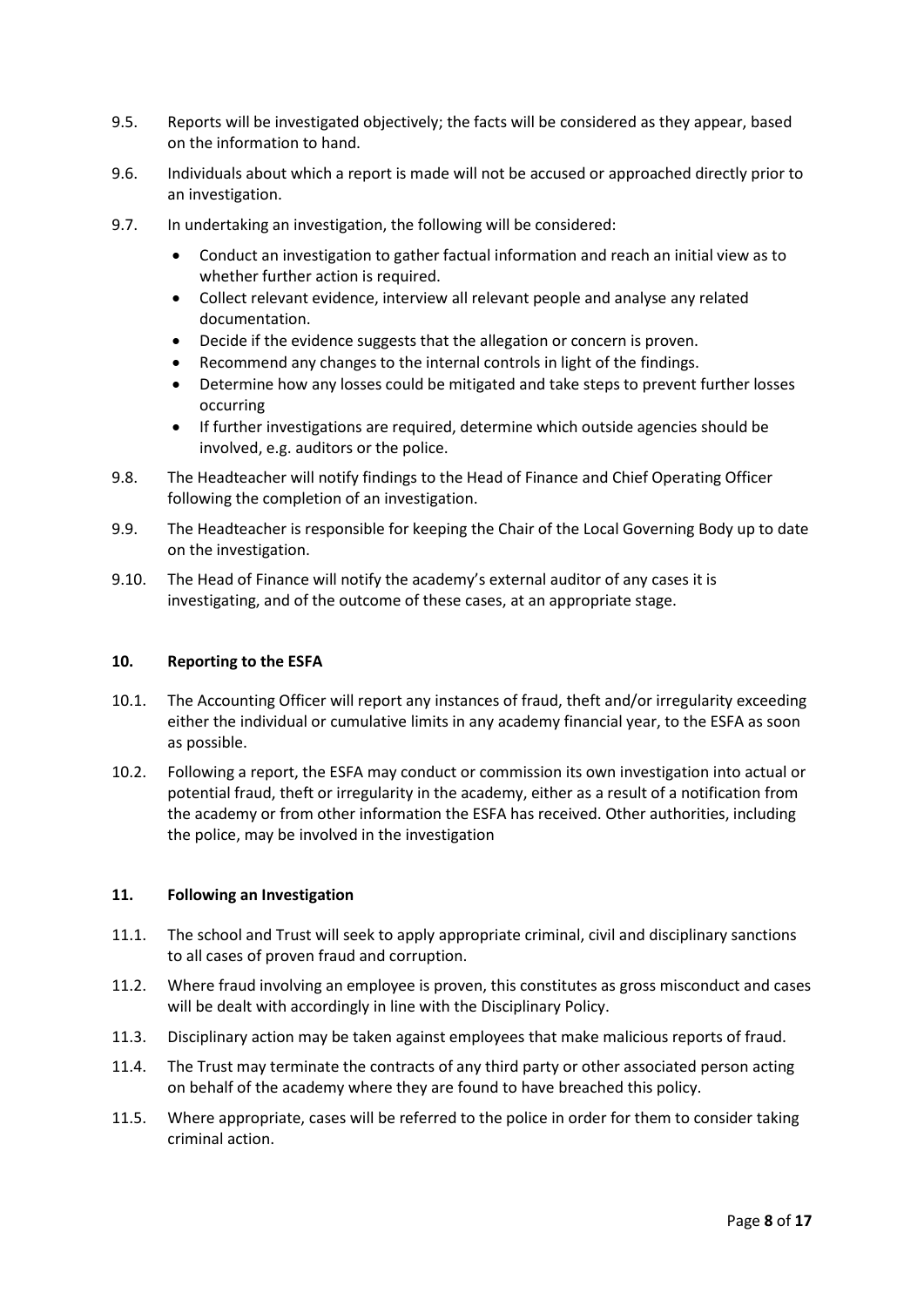11.6. Following any incident of fraud, a 'lessons learned' exercise will be conducted. All individuals involved in the investigation of the case will be involved in the activity, which will aim to identify areas of internal controls or other procedures that should be improved to prevent further cases occurring.

#### **12**. **Cybercrime and Cybersecurity**

- 12.1. The school and Trust will be vigilant to cybercrime and clear cybersecurity measures will be implemented.
- 12.2. The following measures will be implemented specifically relating to addressing the risk of fraud:
	- Firewalls, anti-virus software and strong passwords will be used
	- Data will be routinely and securely backed up
	- A restricted number of devices will be used to access financial or other sensitive data
	- Staff should ensure that they:
		- Check the sender of an email is genuine before, for example, sending payment, data or passwords.
		- Make direct contact with the sender where an email requests a payment this will be done in person where possible, but at a minimum staff must use another method other than the direct reply function, such as a phone call.
		- Understand the risks of using public WiFi.
		- Understand the risks of not following payment checks and measures.
- 12.3. Any suspected incidents of fraud relating to cybersecurity will be reported and investigated as outlined in section 9 and section 10 of this policy.

#### <span id="page-9-0"></span>**13. Confidentiality**

- 13.1. The academy understands that the decision to report a concern can be a difficult one to make.
- 13.2. Victimisation or harassment of anyone who has made a report will not be tolerated.
- 13.3. Where possible, the identity of the person who made the report will be kept confidential; their identity will only be shared on a need-to-know basis.
- 13.4. The identity of the individual(s) about whom an allegation is made will be also be kept confidential, and only shared on a need-to-know basis. Where an allegation is proven to be unfounded or malicious, the individual about whom the allegation was made will be provided with appropriate support.

#### <span id="page-9-1"></span>**14. Annual Accounts**

- 14.1. The Accounting Officer will submit the academy's annual accounts return to the ESFA each year. These accounts will include the Accounting Officer's statement on regularity, propriety and compliance.
- 14.2. The Accounting Officer will include any identified cases of fraud in the statement.
- 14.3. The annual audited accounts will be:
	- Submitted to the ESFA by 31 December each year.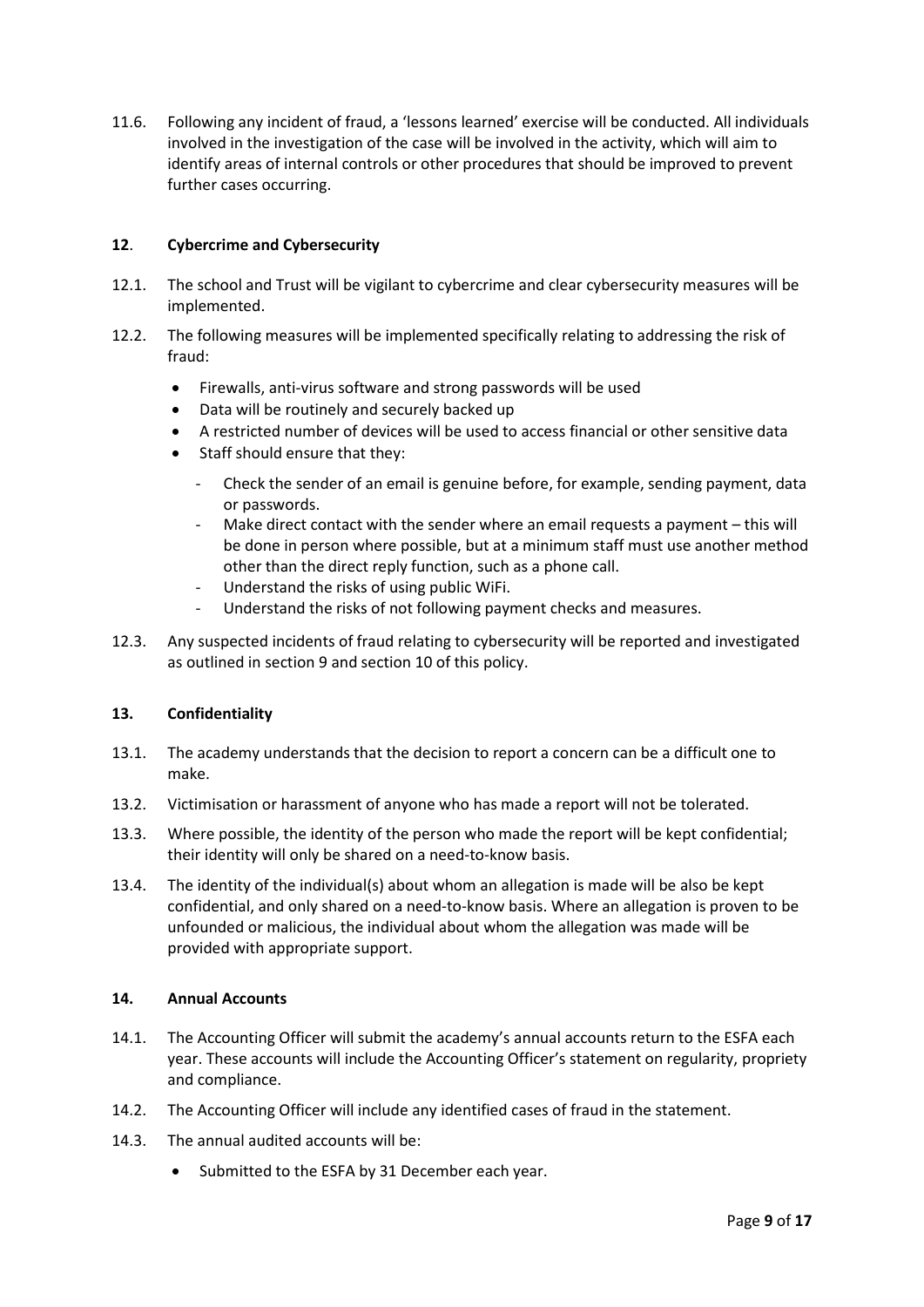- Published on the academy's website by 31 January.
- Filed with Companies House in accordance with company law requirements, usually by 31st May.
- Provided to anyone who requests a copy.
- <span id="page-10-0"></span>14.4. The external auditor will certify whether the annual accounts present a true and fair view of the academy's financial performance and position.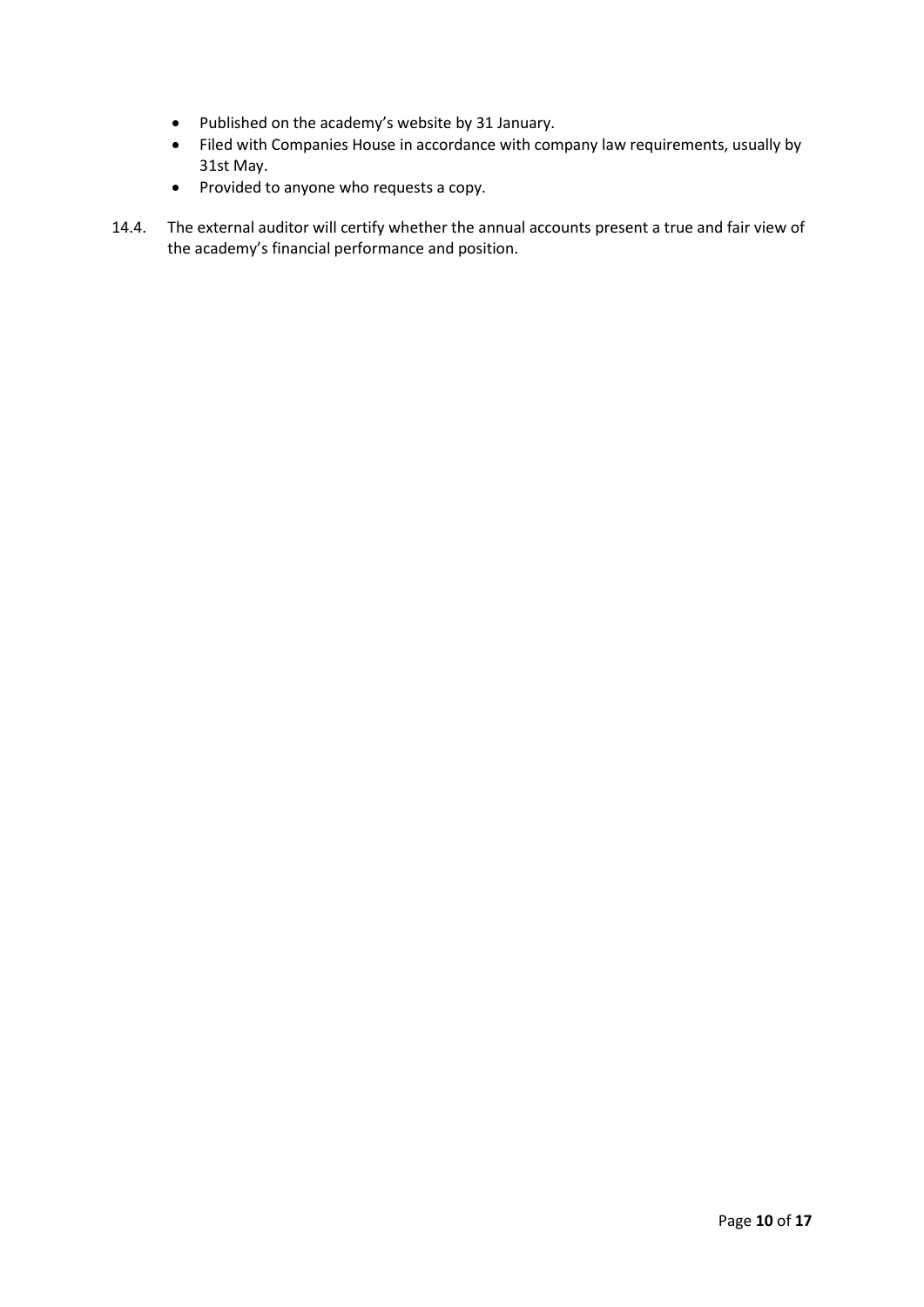### Policy Review

#### <span id="page-11-0"></span>**15. Monitoring and review**

- 15.1. This policy will next be reviewed in Summer 2023 by the Head of Finance as per the REAch2 policy cycle or sooner if required.
- 15.2. Any changes made to this policy will be communicated to all employees and third parties that work with the academy.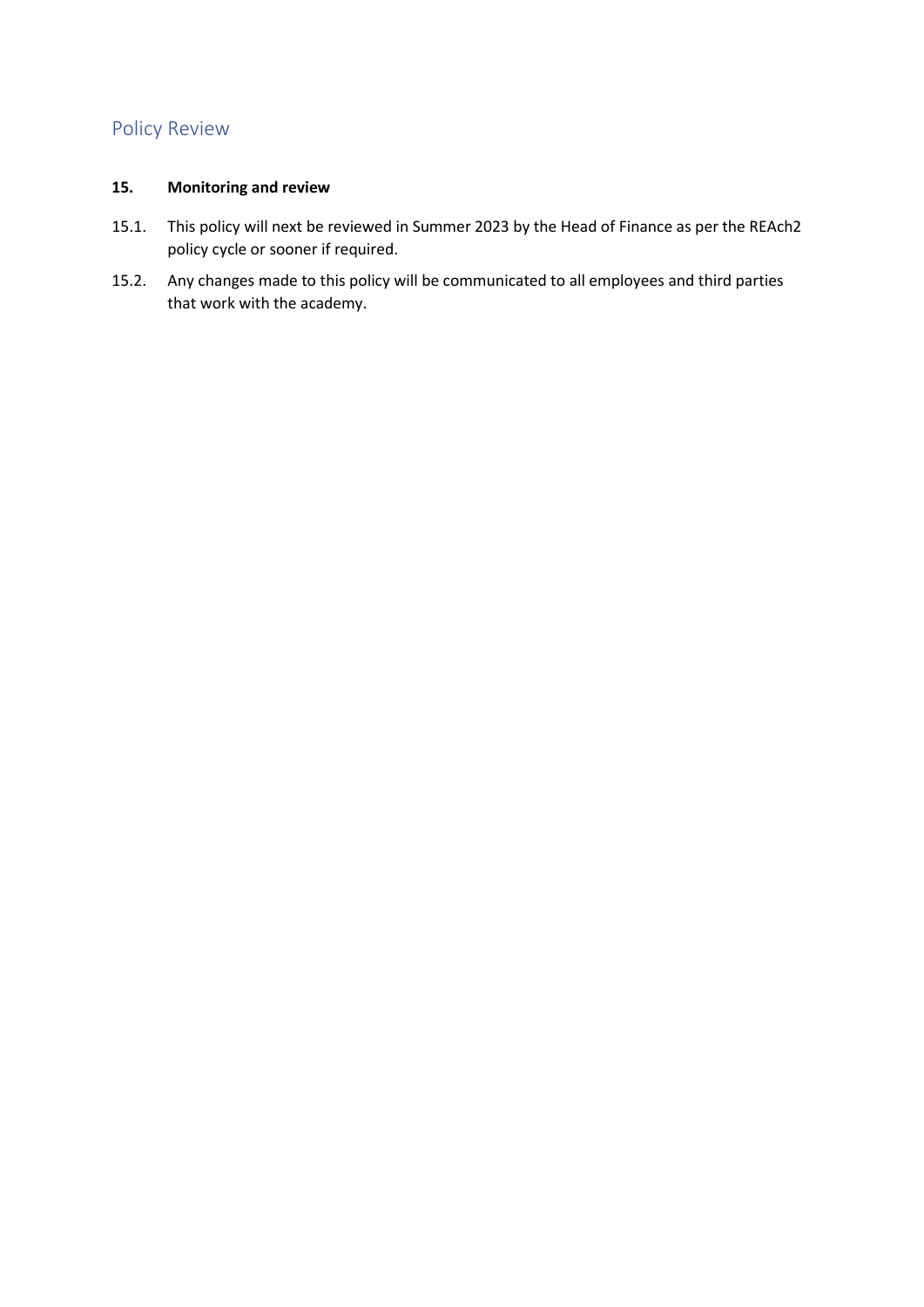## <span id="page-12-0"></span>Policy Adoption

This policy has been adopted:

Signed by:

Headteacher Date:

Chair of governors Date:

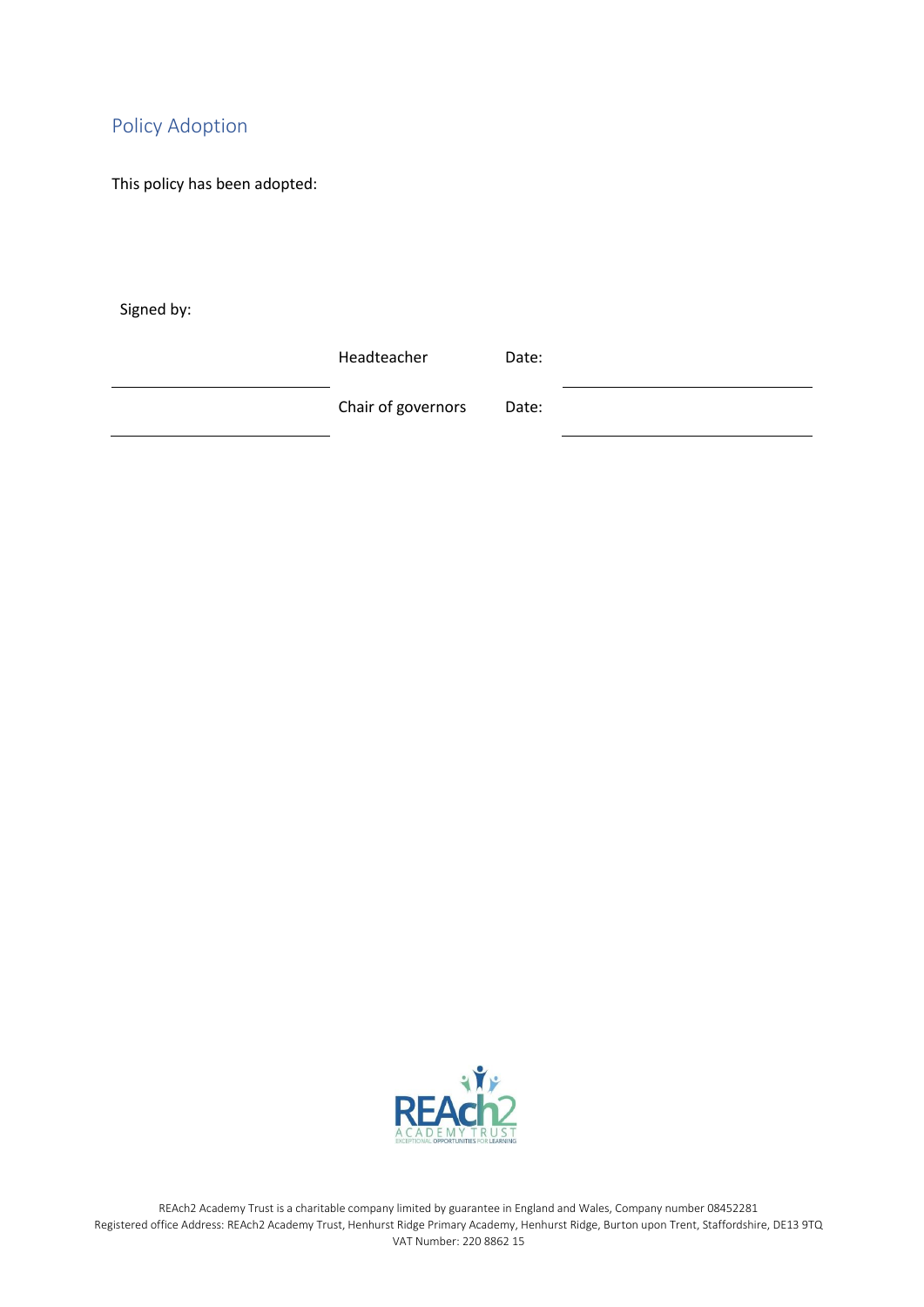## <span id="page-13-0"></span>Appendix 1: Indicators for Potential Fraud

*[This list is not exhaustive and is a guide only. Due to the nature of fraud, indicators may not be exclusive to just one area.]*

#### <span id="page-13-1"></span>**Personal motives for fraud**

- <span id="page-13-2"></span>• Personnel believe they receive inadequate compensation and/or rewards, e.g. recognition, job security, holidays or promotions
- Expensive lifestyle, e.g. cars and holidays
- Personal problems, e.g. gambling, alcohol, drugs or debt
- Unusually high degree of competition or peer pressure
- Related party transactions (business activities with personal friends, relatives or their companies)
- Conflicts of interest
- Disgruntled employee, e.g. being recently demoted or reprimanded
- Recent failure associated with specific individual
- Personal animosity or professional jealousy

#### **Organisational motives for fraud**

- <span id="page-13-3"></span>• Organisation experiencing financial difficulty
- Commercial arm experiencing financial difficulty
- Tight or unusually tight time deadlines to achieve level of outputs
- Organisational governance lacks clarity, direction or substance
- Organisation closely identified with, or dominated by, one individual
- Organisation under pressure to show results, e.g. budgetary matters or exam results
- Organisation recently suffered disappointment or consequences of bad decisions
- Organisation wants to expand its scope or obtain additional funding
- Funding award or contract for services is up for renewal or continuation
- Organisation due for a site visit by auditors, Ofsted or others
- Organisation has a for-profit component
- Organisation recently affected by new and/or changing conditions, e.g. regulatory, economic or environmental
- Organisation faces pressure to use or lose funds to sustain future funding levels
- Record of previous failure(s) by one or more organisational areas, associated business or key personnel
- Sudden change in organisation practice or pattern of behaviour

#### **Weakness in internal controls**

- There is a general lack of transparency about how the organisation works, and its procedures and controls
- Management demonstrates a lack of attention to ethical values including a lack of communication regarding the importance of integrity and ethics, a lack of concern about the presence of temptations and inducements to commit fraud, a lack of concern regarding instances of fraud, and no clear fraud response plan or investigation policy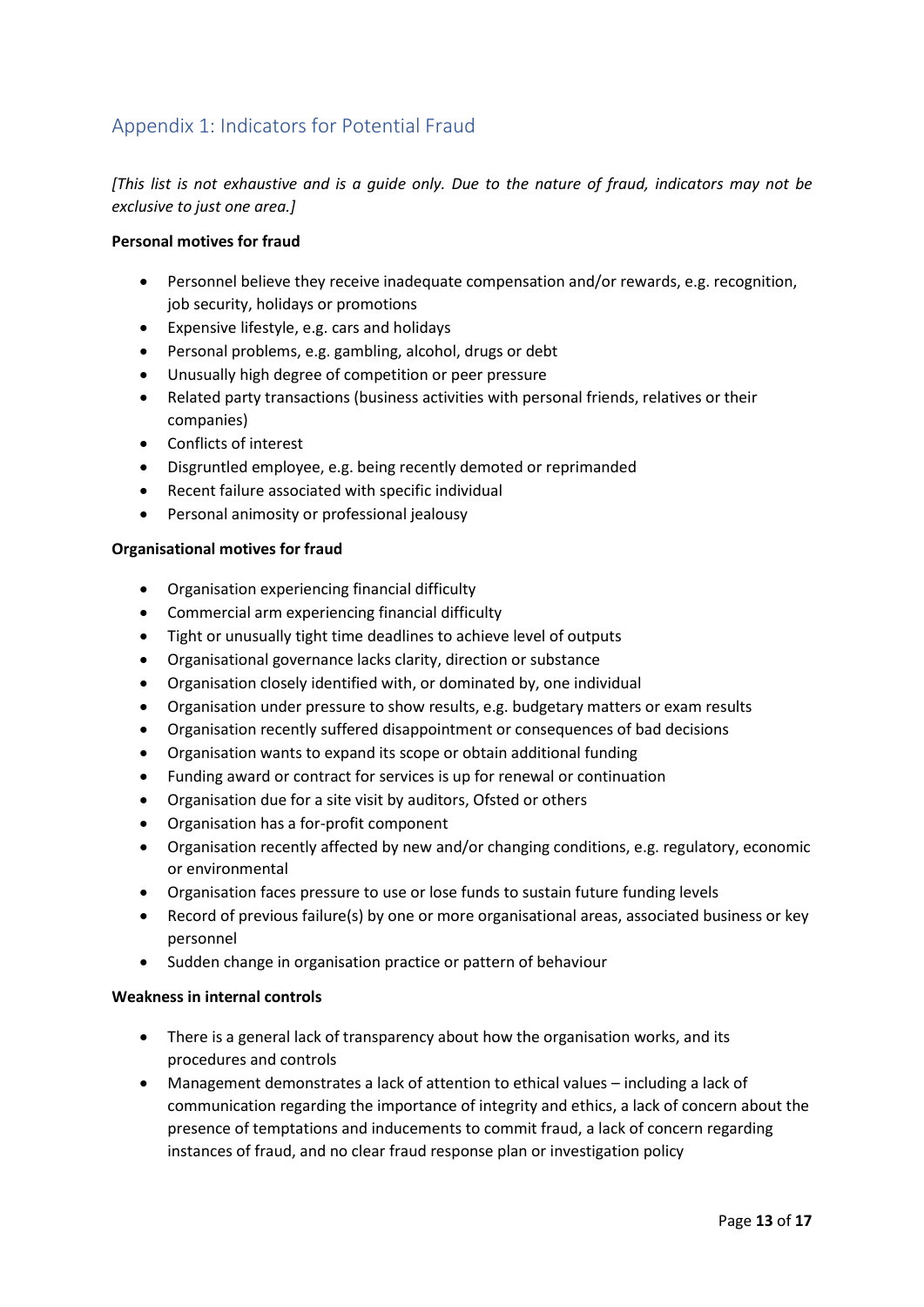- Management fails to specify and/or require appropriate levels of qualifications, experience or competence for employees
- Management displays a penchant for taking risks
- Lack of an appropriate organisational and governance structure with defined lines of authority and reporting responsibilities
- Organisation lacks policies and communication relating to individual accountability and best practice, e.g. related to procurement, expenses, use of alcohol and declarations of interest
- Lack of personnel policies and recruitment practices
- Organisation lacks personnel performance appraisal measures or practices
- Management displays a lack of commitment towards the identification and management of risks relevant to the preparation of financial statements
- There is inadequate comparison of budgets with actual performance and costs, forecasts and prior performance – there is also no regular reconciliation of control records and a lack of proper reporting to the governing board
- Management of information systems is inadequate, e.g. no policy on ICT security, computer use, verification of data accuracy, or completeness or authorisation of transactions
- There is insufficient physical security over facilities, assets, records, computers, data files and cash
- Failure to compare existing assets with related records at reasonable intervals
- There is inadequate or inappropriate segregation of duties regarding initiation, authorisation and recording of transactions, maintaining custody of assets and alike
- Accounting systems are inadequate, i.e. they have an ineffective method for identifying and recording transactions, no tracking of time periods during which transactions occur, insufficient description of transactions and to which account they should be allocated to, no easy way to know the status of funds on a timely basis, no adequate procedure to prevent duplicate payments or missing payment dates
- Purchasing systems and/or procedures are inadequate, e.g. poor or incomplete documentation to support procedure, purchase, payment or receipt of goods or services
- Subcontractor records and/or systems reflect inadequate internal controls
- There is a lack of internal, ongoing monitoring of controls which are in place and/or failure to take any necessary corrective actions
- Management is unaware of or displays a lack of concern regarding applicable laws, e.g. Companies Act, Charities Act
- Specific problems and/or reportable conditions identified by prior audits or other means of oversight have not been corrected
- No mechanism to exists to inform management, directors, trustees or governors of possible fraud
- General lack of management oversight

#### <span id="page-14-0"></span>**Transactional indicators**

- <span id="page-14-1"></span>• Related party transactions with inadequate, inaccurate, or incomplete documentation or internal controls, e.g. business activities with friends
- Not-for-profit entity has for-profit counterpart with linked infrastructure, e.g. shared board of trustees, governors or other shared functions and personnel
- Specific transactions that typically receive minimal oversight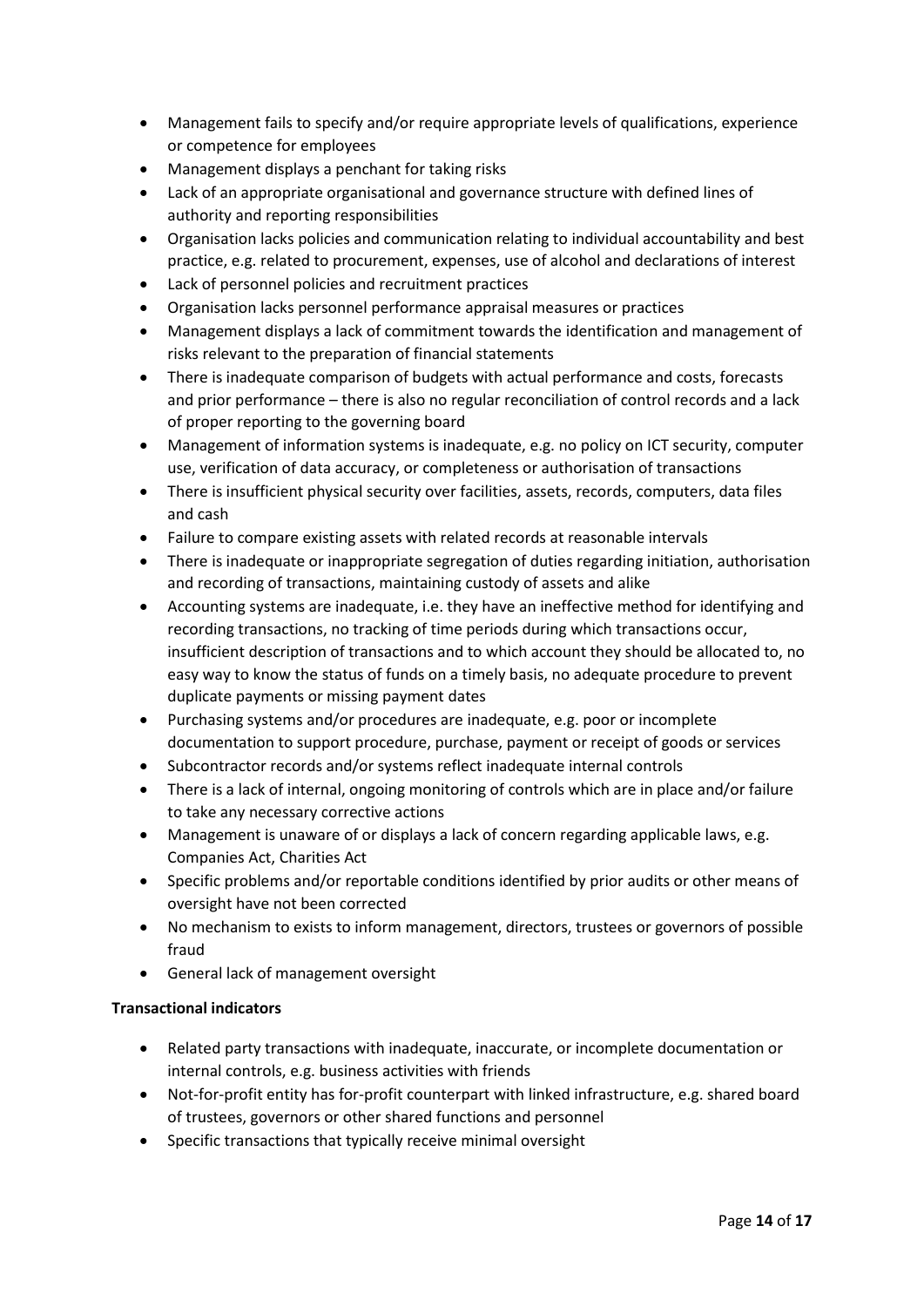- Previous audits with findings of questioned costs, evidence of non-compliance with applicable laws or regulations, weak internal controls, a qualified audit opinion, or an inadequate management response to any of these issues
- Transactions and/or accounts which are difficult to audit and/or subject to management judgement and estimates
- Multiple sources of funding with inadequate, incomplete or poor tracking, failure to segregate funds, or existence of pooled funds
- Unusual, complex or new transactions, particularly if they occur at year end or end of reporting period
- Transactions and accounts operating under time constraints
- Cost sharing, matching or leveraging arrangements where industry money or other donation has been put into a foundation without adequate controls to determine if money or equipment has been spent/used and whether it has gone to allowable costs and at appropriate and accurate valuations
- Outside entity provided limited access to documentation
- Travel accounts with inadequate, inaccurate or incomplete documentation or poor internal controls, variances between budgeted amounts and actual costs, claims in excess of actual expenses, reimbursement for personal expenses, claims for non-existent travel, or collecting duplicate payments
- Credit card accounts with inadequate, inaccurate or incomplete documentation or internal controls such as appropriate authorisation and review
- Accounts in which activities, transactions or events involve handling of cash or wire transfers
- Presence of high cash deposits maintained with banks
- Assets which are of a nature easily converted to cash (e.g. small size, high value, high marketability or lack of ownership identification) or easily diverted to personal use (e.g. cars or houses)
- Accounts with large or frequent shifting of budgeted costs from one cost centre to another without adequate justification
- Payroll (including fringe benefits) system has inadequate controls to prevent an individual being paid twice or paid for non-delivery or non-existence
- Payroll (including fringe benefits) system is outsourced but there is poor oversight of starters, leavers and payments
- Consultant and subcontract agreements which are vague regarding the work, time period covered, rate of pay or product expected
- There is a lack of proof that a product or service was actually delivered by a consultant or subcontractor
- Sudden and/or rapid growth of newly contracted or existing education providers, e.g. significant increase in pupil numbers for newly contracted providers

#### **Methods used to commit and/or conceal fraud**

- Employee indicators such as:
- Eagerness to work unusual hours
- Access to or use of computers at unusual hours
- Reluctance to take leave or seek support
- Insistence on doing their job alone
- Refusal of promotion or reluctance to change their job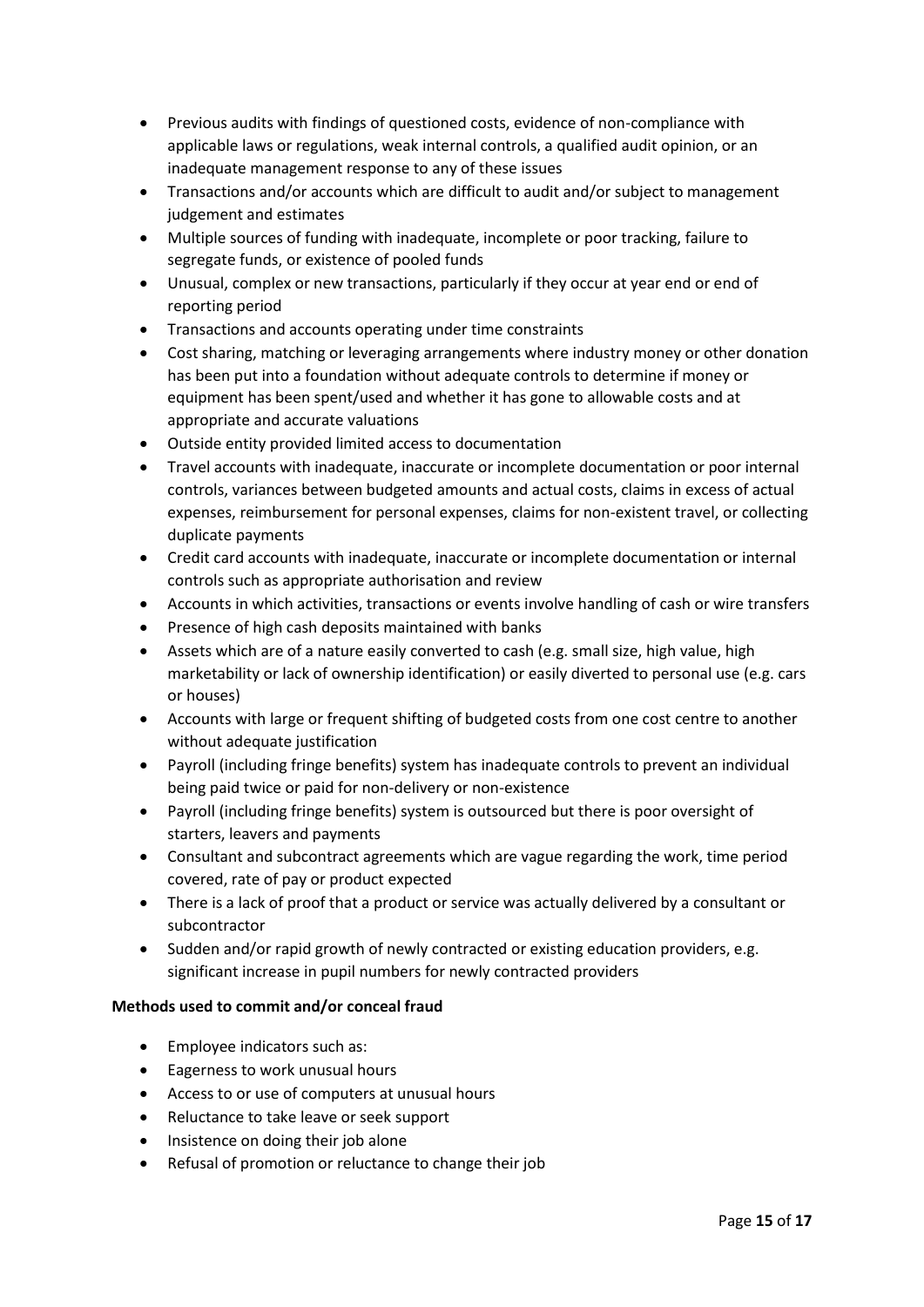Auditor/employee issues such as:

- Refusal or reluctance to provide information or hand over documents
- Unreasonable explanations
- Annoyance or aggressive responses to questions or requests, in an attempt to deter auditors
- Trying to control the audit process
- Employee blames a mistake on a lack of experience with financial requirements or regulations governing funding
- Promises of cooperation followed by subsequent excuses to limit or truncate cooperation
- Subtle resistance
- Answering a question that was not asked
- Offering more information than asked
- Providing a lot of information in some areas and little to none in others
- Explaining a problem by saying "we've always done it that way", "someone from the government told us to do it that way" or "Mr X told us to do it that way"
- A tendency to avoid personal responsibility, e.g. overuse of "we" and "our" rather than "I"
- Blaming someone else
- Too much forgetfulness
- Trying to rush the audit process
- Uncharacteristic willingness to settle questioned costs in an attempt to deter further investigation or analysis

General indicators such as:

- A general lack of transparency about how the organisation works and its procedures and controls
- Fabricated explanations to support inability or unwillingness to evidence transactions or assets, such as stated loss of electronic data or theft of business records

Record keeping, banking and other

- Documents that are missing, copied, written in pencil, altered, or that contain false signatures, the incorrect signature or no authorisation where it would be expected
- Deviation from standard procedures, e.g. all files but one handled in a particular way
- Excessive and/or poorly evidenced journal entries, unable to provide explanation for journal entries
- Transfer to or via any type of holding or suspension account
- Inter-fund company loans to other linked organisations
- Records maintained are inadequate, not updated or not reconciled
- Use of several different banks or frequent bank changes
- Use of several different bank accounts
- Failure to disclose unusual accounting practices or transactions
- Unusual accounting practices or transactions, including:
	- Uncharacteristic willingness to settle questioned costs
	- Non-serial-numbered transactions or out-of-sequence invoices or other documents
	- Creation of fictitious accounts, transactions, employees or charges
	- Writing large cheques to cash or repeatedly to a particular individual
	- Excessive or large cash transactions
	- Payroll cheques with unusual or questionable endorsements